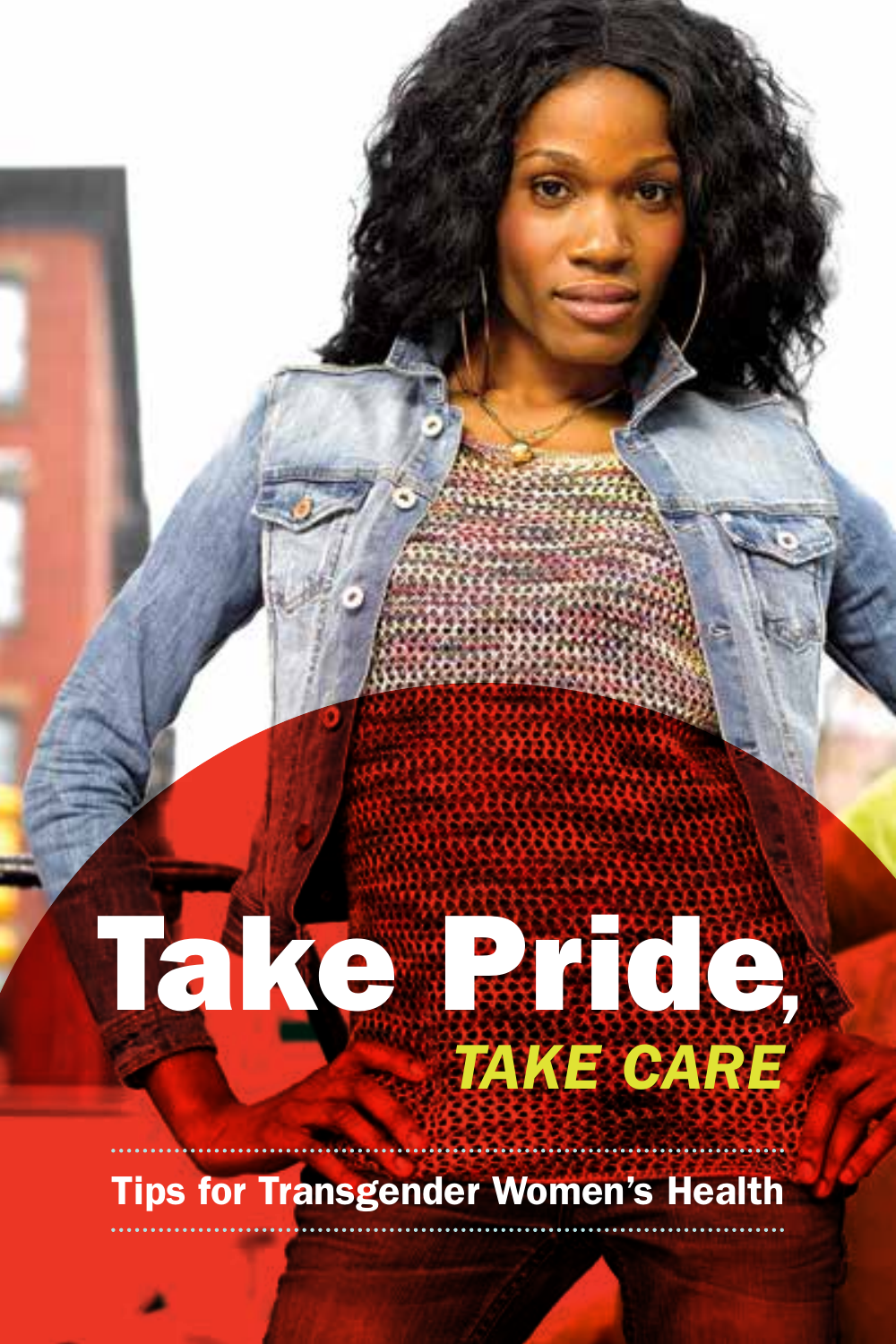## *TO A GROWING COMMUNITY OF TRANSGENDER WOMEN.* New York City is home

**+ + 1 5** 

*HERE ARE TIPS AND RESOURCES TO HELP YOU STAY HEALTHY*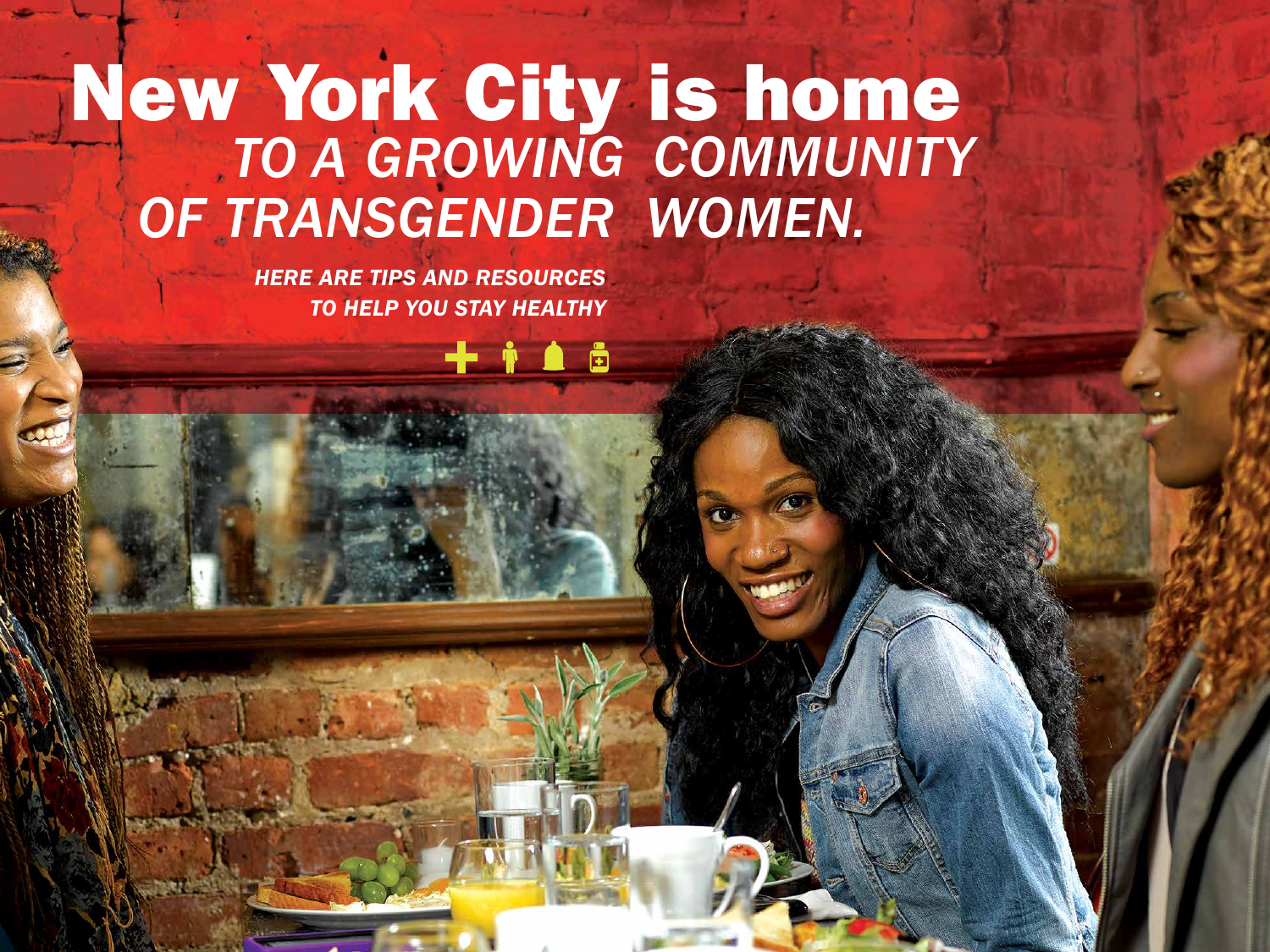### Get Medical Care *REGULARLY*



Find a health care provider you trust. To find clinics with experience working with trans

women, see the inside of the back cover.

Get medical care that is right for you. Ask your health care provider which routine screenings you need. These may include screenings for high blood pressure, high cholesterol, diabetes, HIV and other sexually transmitted infections (STIs).



If you use hormones or silicone, tell your **doctor** so you get the care you need.

**Know your health care rights. In New York,** health insurance must cover treatments recommended by your doctor, including surgeries and hormone therapy.

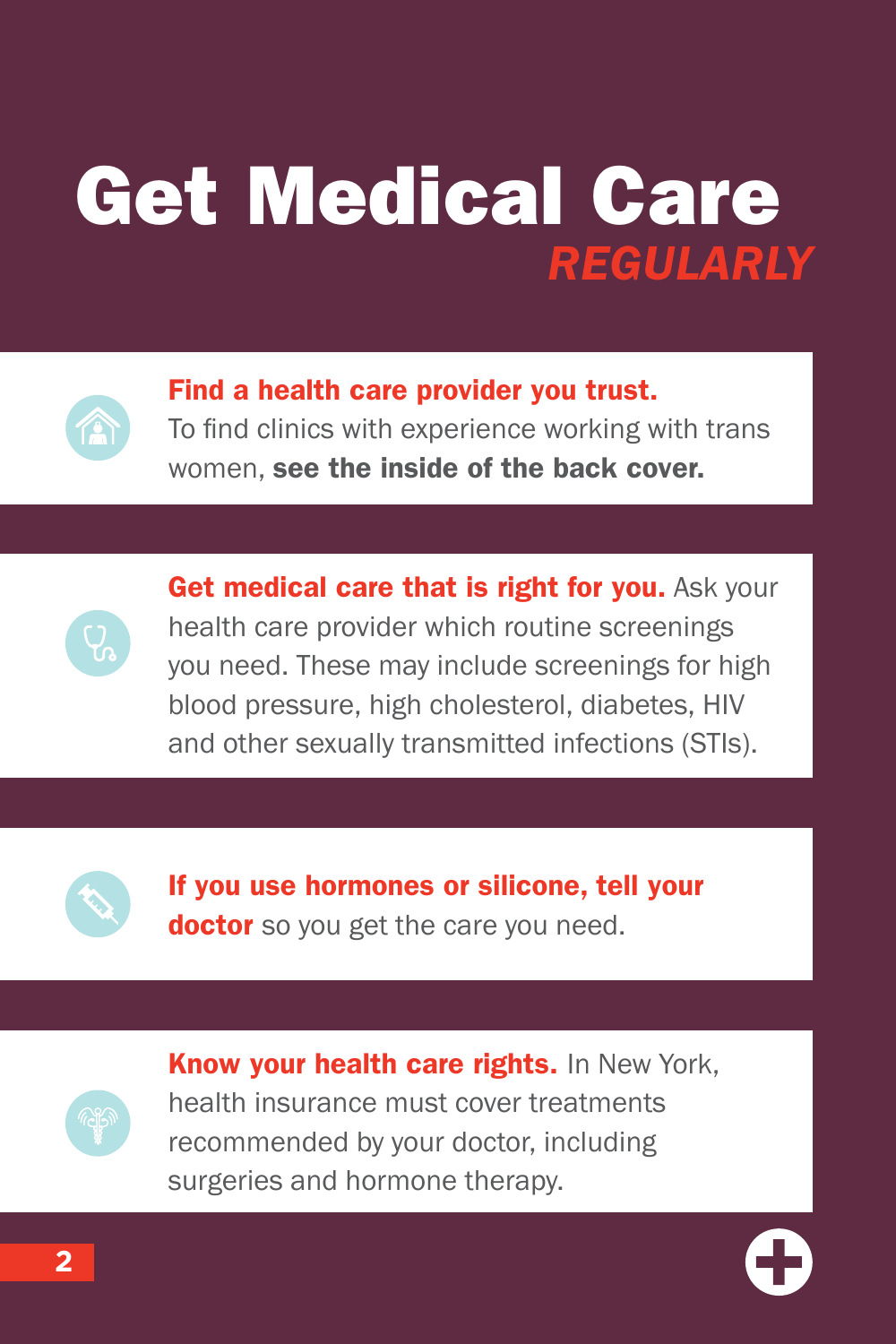### Stay Safe *DURING TRANSITION*

- **Gender transition takes time.** Transition at your own pace with the help of a doctor or nurse and a support group.
- If you take hormones, be patient. Changes won't happen overnight. Taking extra hormones can be harmful and won't speed up your transition.
- Silicone can quickly shape your body, but can cause scarring or even death. Avoid injecting silicone.
- If you do inject hormones or silicone, use a clean needle EVERY TIME. Sharing vials of hormones and/or syringes risks exposure to Hep B, Hep C and HIV.

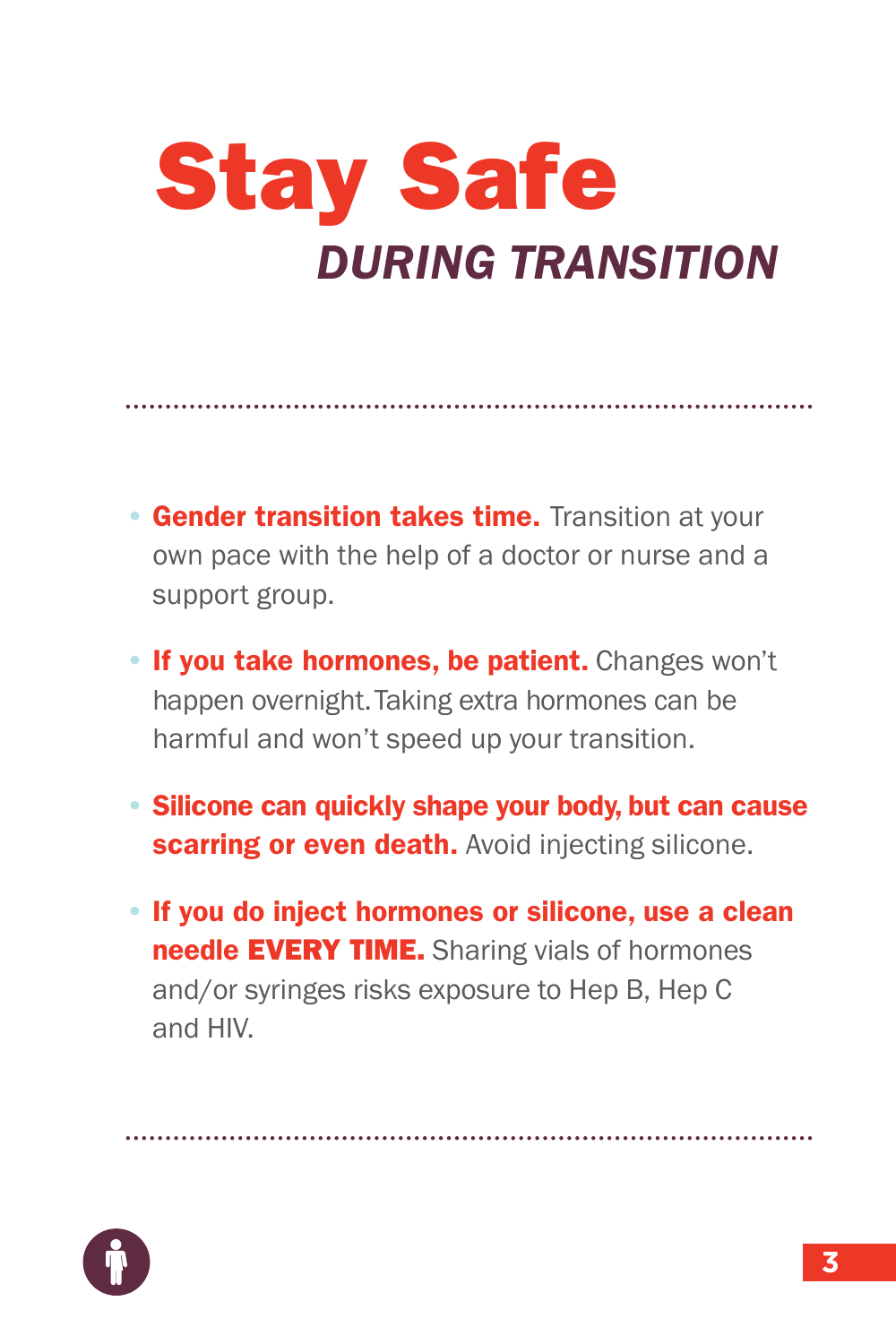### *FROM HIV* Protect Yourself

- Condoms remain one of the best ways to prevent **HIV and other STIs.** There are many different types, including the female condom, also known as FC2. Find one that works for you and your partners.
- Use condoms even with someone you trust. Many people get HIV by having sex with a steady partner and not using a condom.
- Use water-based or silicone lubricant, especially for anal sex. Using lube reduces the risk of bleeding or breaking a condom.
- Get tested for HIV at least every six months. An HIV test is the only way to know if you or your partners have HIV.
- Get tested for other STIs at least annually. You may have an STI, even if you don't have any symptoms.
- If you are concerned about exposure to HIV, talk to your provider about PrEP and PEP.
	- PrEP (pre-exposure prophylaxis) is a daily pill that can protect you against HIV.
	- PEP (post-exposure prophylaxis) is an emergency medicine that can stop HIV if started right after a possible exposure.

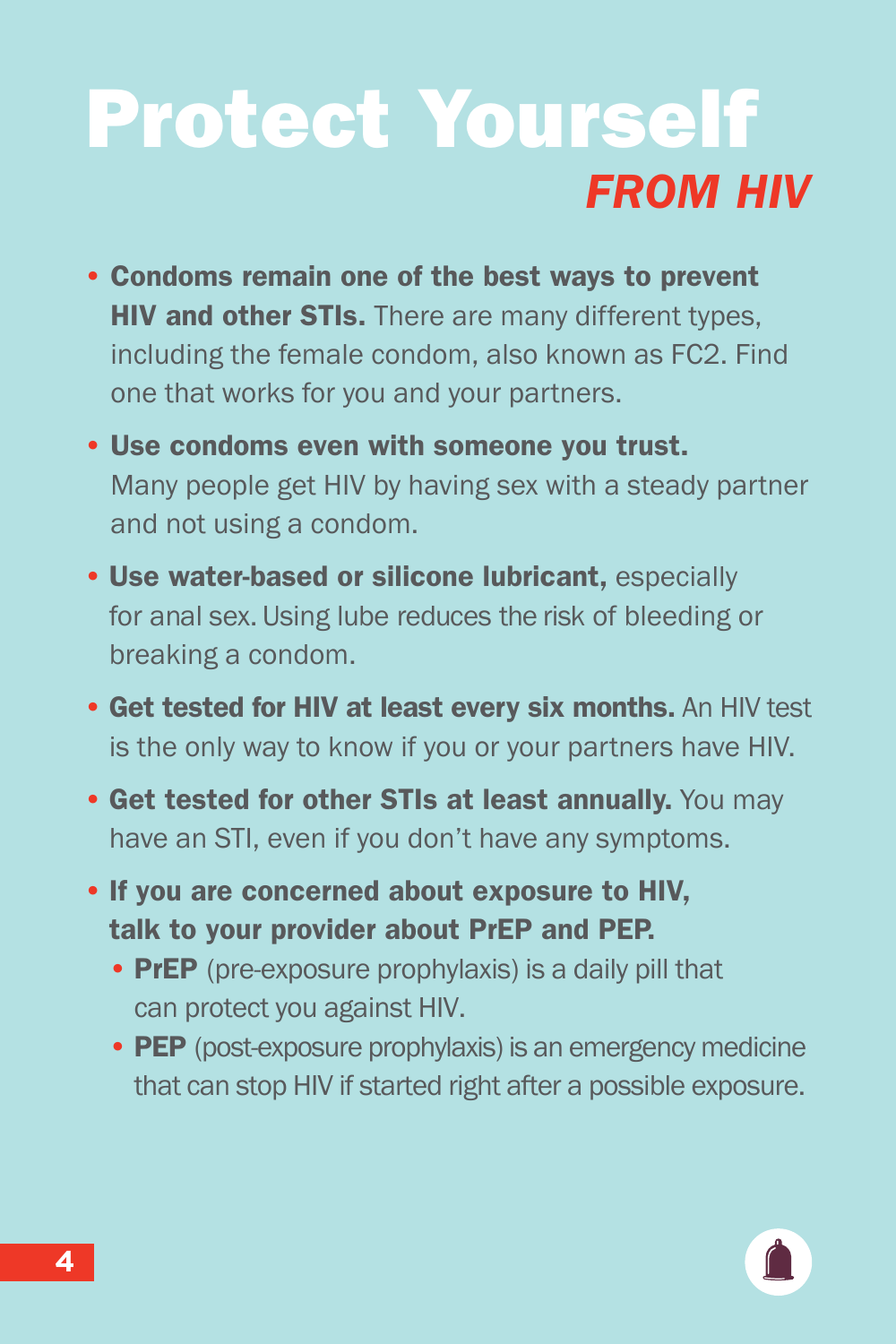

### If You Have HIV, *GET TREATED*

- Finding out you have HIV can be hard to accept. Friends and support groups can help you move forward.
- If you have HIV, get treatment. The sooner you begin treatment, the less HIV damages your body. And if you take your HIV medications every day, you are much less likely to pass HIV to your partners.
- You can get HIV medications even if you don't have insurance and regardless of your immigration status.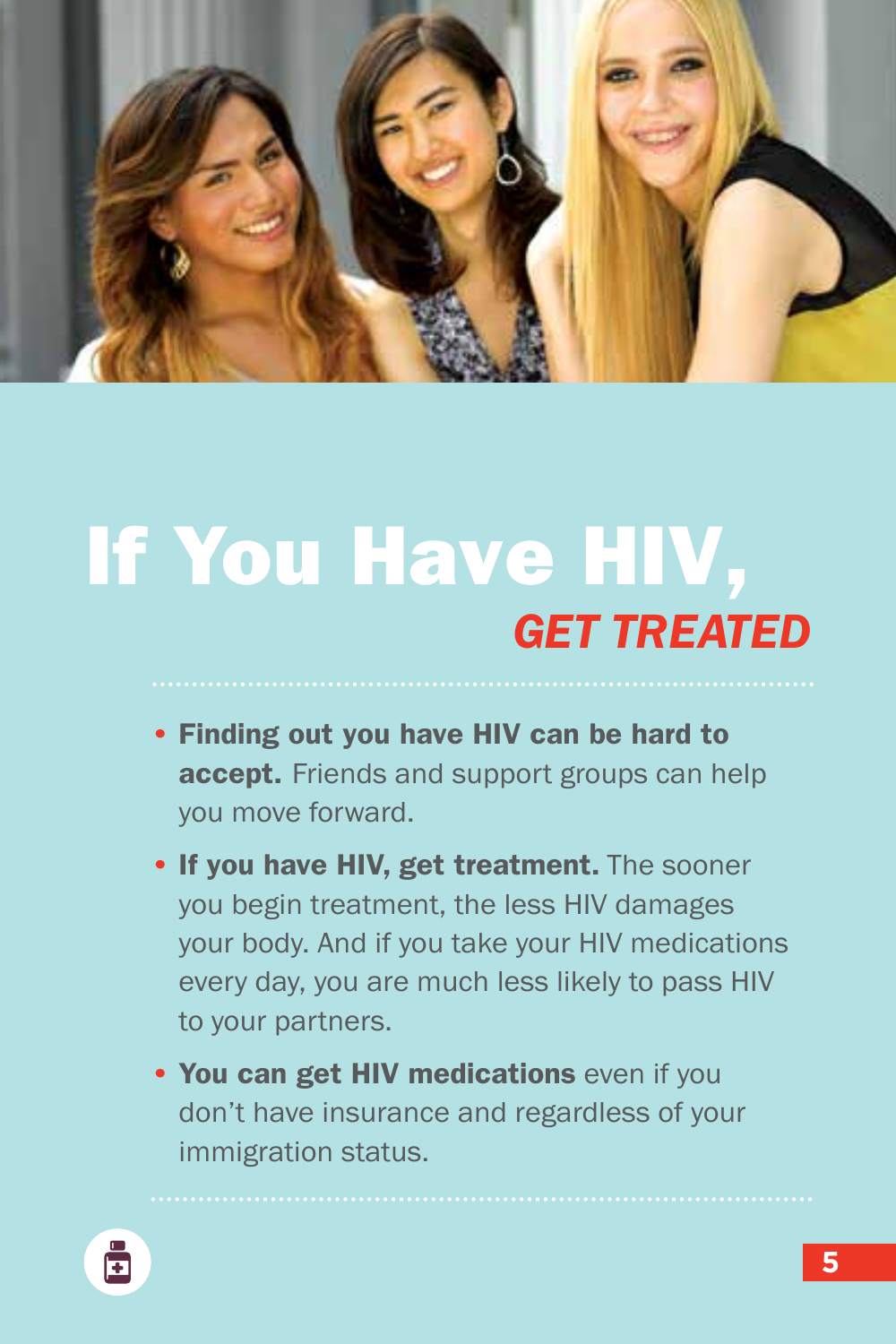# Take Care *OF YOUR MIND, SPIRIT*

#### TAKE CARE OF YOUR EMOTIONAL HEALTH

- Do things you enjoy. Make plans for the future.
- If you feel stressed or depressed, reach out to friends and family for help.
- For help with depression or alcohol and drug problems, call 311 or the Gender Identity Project at the Lesbian, Gay, Bisexual, Transgender Community Center (646.556.9300).

#### TAKE CARE OF YOUR BODY

- Stay physically active and get enough sleep. Eat regular, healthy meals.
- Be careful with alcohol and drugs. Drinking and drug use can put you at risk for HIV and other health problems.
- Stop smoking. If you smoke, call 311 for free support to help you quit.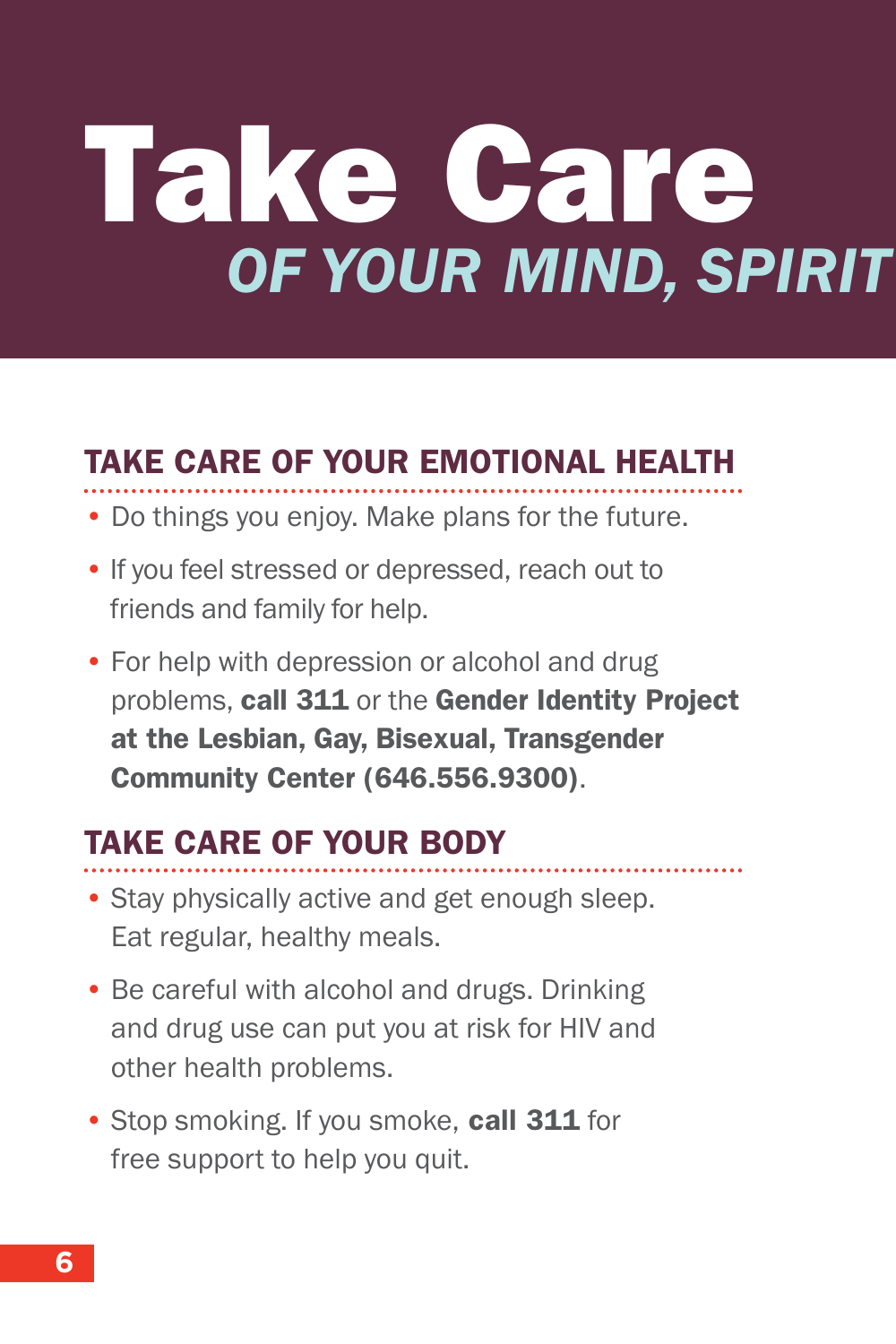

### **AND BODY**

#### HAVE HEALTHY RELATIONSHIPS

- Get help if you're in an abusive relationship. Partner abuse takes many forms — it can be physical, sexual or emotional, and can involve threats or insults.
- If abuse is a problem, call 911 in an emergency, or call the 24-hour New York City Anti-Violence Project Hotline (212.714.1141).

#### CONNECT WITH OTHERS

- Share your experiences at one of New York City's transgender support groups.
- Build your education and career. Be a role model for transgender New Yorkers.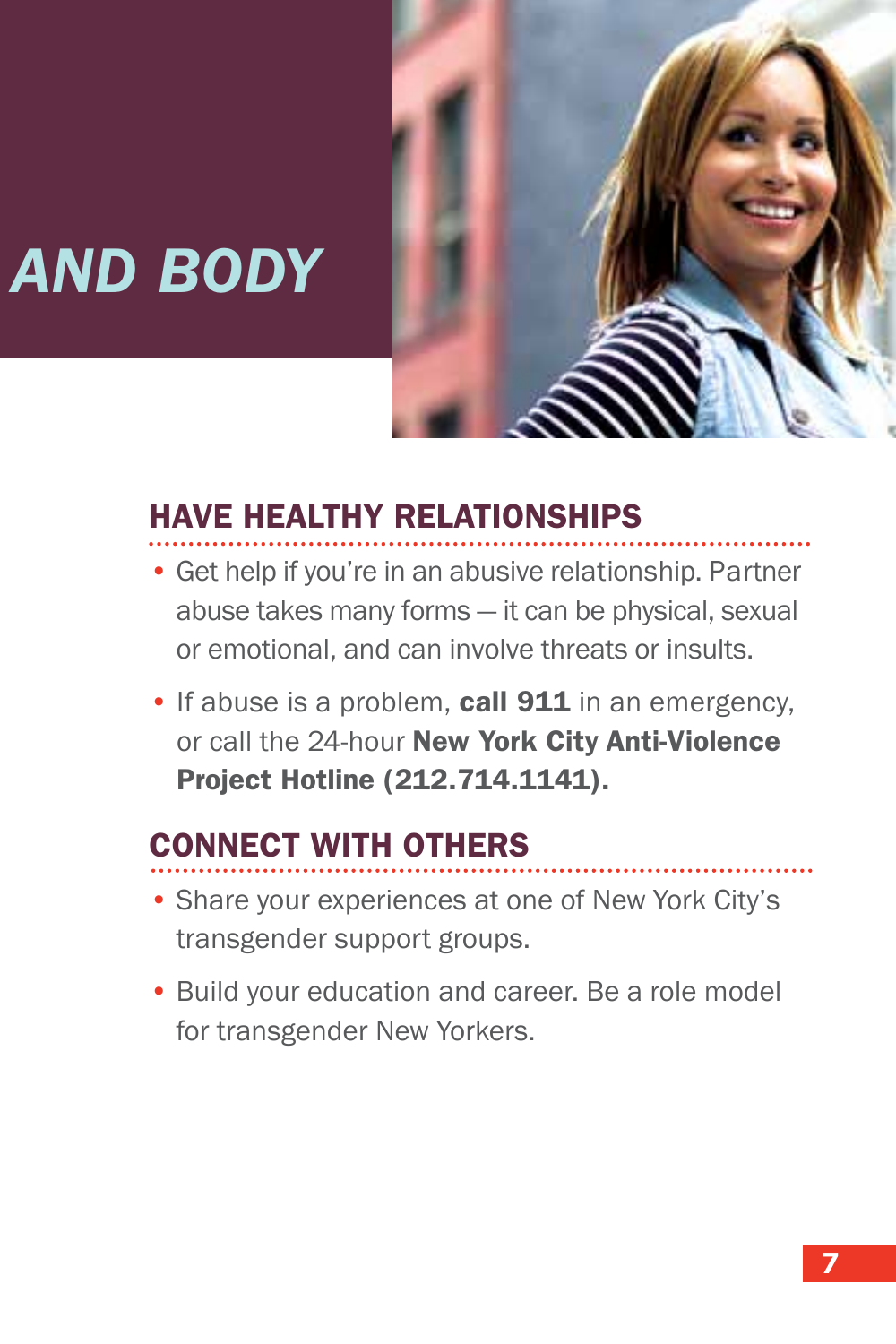# Resources

#### TRANSGENDER-FRIENDLY HEALTH CLINICS

- APICHA Community Health Center Manhattan: 212.334.6029 | www.apicha.org
- Callen-Lorde Community Health Center (with separate clinic for youth 13 to 24) Manhattan: 212.271.7200 | www.callen-lorde.org
- Children's Hospital at Montefiore LGBTQ Youth and Families Program (for youth 13 to 21) Bronx: 718.882.0023, ext. 211 | www.cham.org
- CK Life-Bronx Transgender Health Space (Bronx-Lebanon Hospital Center) Bronx: 917.979.3255 | www.blhfamilymed.com
- Community Healthcare Network Queens: 718.883.8635 | Bronx: 718.320.6765 Brooklyn: 347.578.1743 | Manhattan: 646.276.3383 www.chnnyc.org
- HEAT: Health Education & Alternatives for Teens (for youth 13 to 24) Brooklyn: 718.467.4446 www.heatprogram.org
- Housing Works Brooklyn: 718.277.0386 | Manhattan: 212.677.7999 www.housingworks.org
- Metropolitan Hospital Comprehensive LGBT Health Center Manhattan: 212.423.7292 | [nyc.gov/hhc](www.nyc.gov/hhc)
- Mount Sinai Beth Israel, LGBT Family Health Manhattan: 212.604.1800 | www.wehealny.org
- Mount Sinai Beth Israel, Peter Krueger Clinic (health care for people living with HIV) Manhattan: 212.420.2620 | www.wehealny.org
- Persist Health Project (health referrals for sex workers) 718.635.1791 | www.persisthealthproject.org
- Special Treatment and Research (STAR) Program Brooklyn: 718.270.3745 | www.starprogram.nyc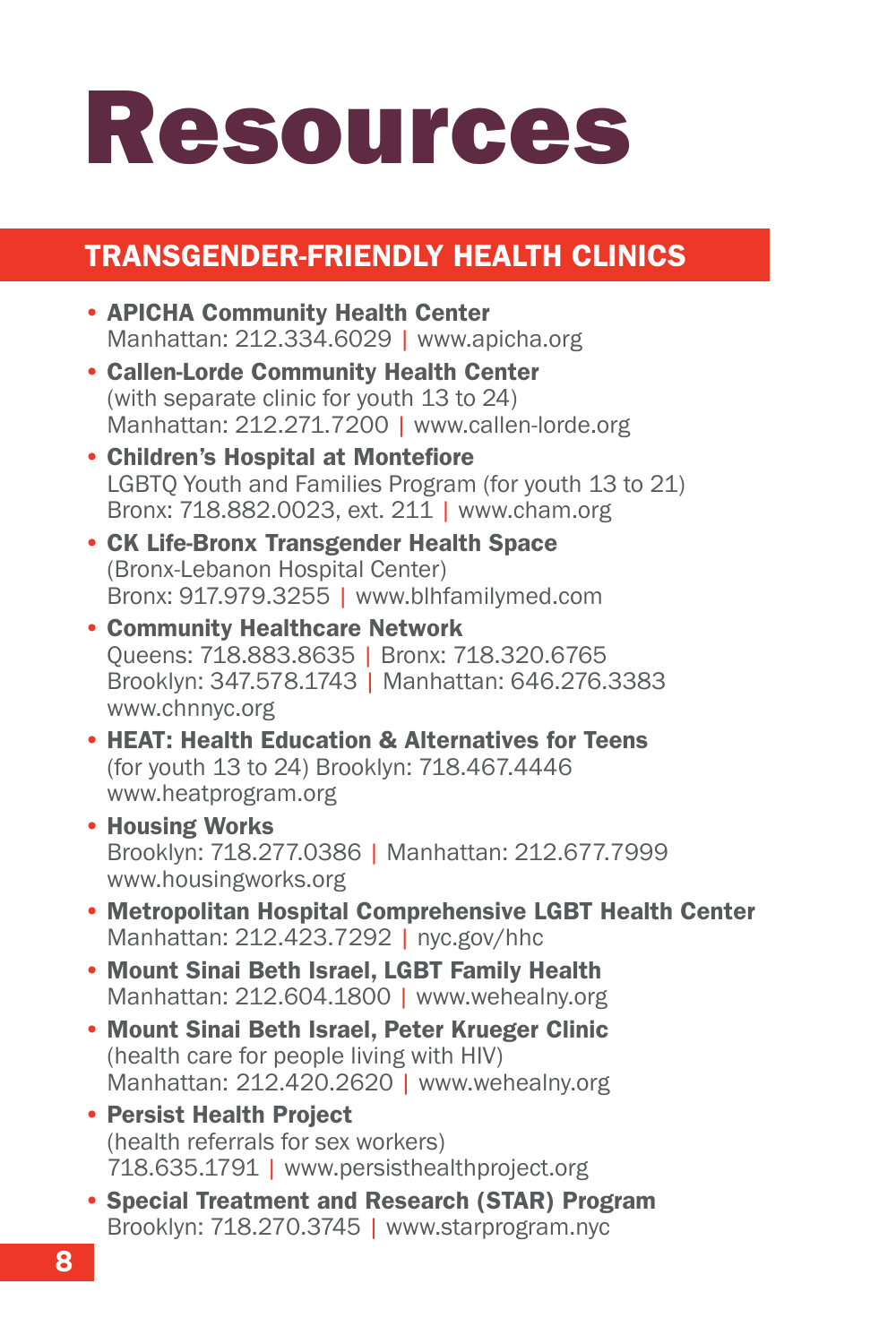

#### ADDITIONAL RESOURCES

- For free or low-cost health insurance, call 311 for an enrollment location near you.
- For referrals to health care providers, call Destination Tomorrow (347.291.1732).
- For more information about HIV and STIs, including where to get free, confidential testing or PrEP or PEP to prevent HIV, call 311 or vis[it nyc.gov a](www.nyc.gov)nd search "HIV."
- To find out where to get free condoms, call 311 or visit [nyc.gov/condoms.](www.nyc.gov/condoms)
- For assistance with HIV care, treatment and housing, call 311 or text\* CARE to 877877.
- For drop-in spaces and emergency housing for youth up to 24 years old, call the Streetwork Project (800.708.6600), Ali Forney Center (212.206.0574) or The Door (212.941.9090).
- For trans-friendly school and after-school programs, call the Hetrick-Martin Institute (212.674.2400).
- To change your gender marker on a New York City birth certificate, call 311 or visit [nyc.gov](www.nyc.gov) and search "Change Birth Certificate." If you were born in New York City, surgery is not required to change your gender marker.
- For legal support, or to report discrimination, call the Sylvia Rivera Law Project (212.337.8550), the Transgender Legal Defense and Education Fund (646.862.9396), Immigration Equality (212.714.2904), Urban Justice Center (646.602.5600), Lambda Legal (212.809.8585) or the New York Legal Assistance Group (212.613.5000).
- If you have questions about transitioning, visit www.transbucket.com.
- \* Message and data rates may apply. Text STOP to quit, HELP for more information. For Terms of Use and Privacy Policy, visit [nyc.gov/health.](www.nyc.gov/health)